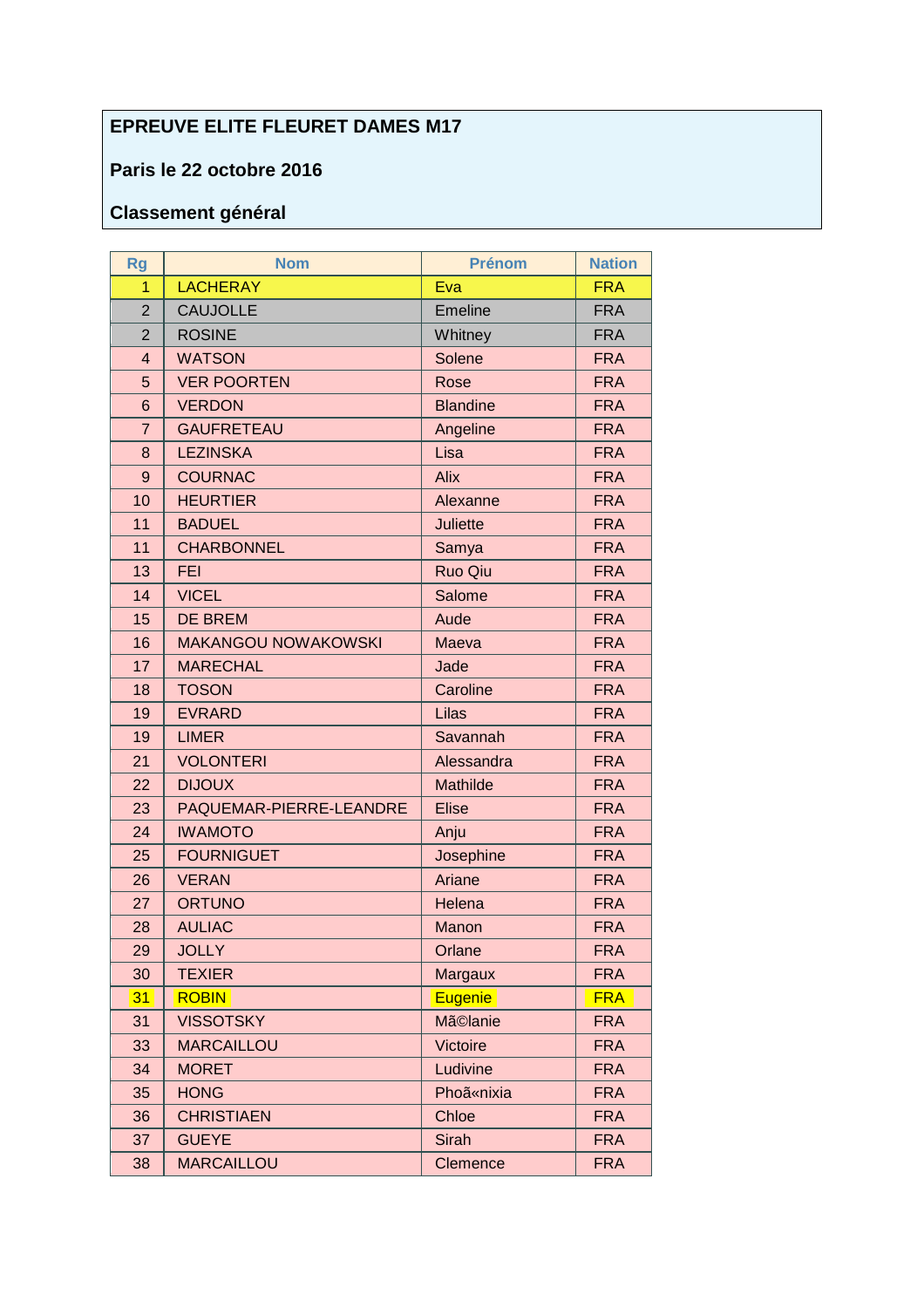| 39 | <b>JEGU</b>                | Lea                    | <b>FRA</b> |
|----|----------------------------|------------------------|------------|
| 40 | <b>BELNOUE</b>             | <b>Nikita</b>          | <b>FRA</b> |
| 40 | <b>COMMEUREUC</b>          | Marthe                 | <b>FRA</b> |
| 42 | <b>NAYL</b>                | Emmie                  | <b>FRA</b> |
| 43 | <b>THEPAUT</b>             | Venissia               | <b>FRA</b> |
| 44 | <b>BRUGHERA</b>            | Chiara                 | <b>FRA</b> |
| 45 | <b>VILLAGEOIS</b>          | <b>Anne Emmanuelle</b> | <b>FRA</b> |
| 46 | <b>PARRA</b>               | Emily                  | <b>FRA</b> |
| 47 | <b>PIANET</b>              | Salome                 | <b>FRA</b> |
| 48 | <b>GABORIT</b>             | Emma                   | <b>FRA</b> |
| 49 | <b>KIEFFER</b>             | Amelie                 | <b>FRA</b> |
| 50 | <b>CARIDE</b>              | <b>Marta</b>           | <b>POR</b> |
| 51 | <b>CAZERGUE</b>            | Oriane                 | <b>FRA</b> |
| 52 | <b>DE POLI</b>             | Anna Chiara            | <b>FRA</b> |
| 53 | <b>LEYBROS</b>             | Camille                | <b>FRA</b> |
| 54 | <b>CITADELLE</b>           | <b>Anne Helene</b>     | <b>FRA</b> |
| 55 | <b>MULLER</b>              | Lois                   | <b>FRA</b> |
| 56 | <b>LARISSE</b>             | Sathia                 | <b>FRA</b> |
| 56 | <b>SIMONEAU FRIGGI</b>     | Lou                    | <b>FRA</b> |
| 58 | <b>BOISSIER</b>            | Celia                  | <b>FRA</b> |
| 59 | <b>DOLEZON VERLEY</b>      | Sophie                 | <b>FRA</b> |
| 60 | <b>WERNER</b>              | Emma                   | <b>FRA</b> |
| 61 | <b>BERTEAU</b>             | Emma                   | <b>FRA</b> |
| 62 | <b>HERPSON</b>             | Fanny                  | <b>FRA</b> |
| 63 | <b>THUET</b>               | Melina                 | <b>FRA</b> |
| 64 | <b>BLANLOEIL</b>           | <b>Marie</b>           | <b>FRA</b> |
| 65 | <b>DARDE</b>               | Cyrielle               | <b>FRA</b> |
| 66 | <b>VISSIERE</b>            | Chiara                 | <b>FRA</b> |
| 67 | <b>MINSENTI</b>            | Lã©a                   | <b>FRA</b> |
| 68 | <b>MAGNE</b>               | Lou                    | <b>FRA</b> |
| 69 | <b>TIGRINO</b>             | Fiona                  | <b>FRA</b> |
| 70 | <b>BONNY</b>               | <b>Esther</b>          | <b>FRA</b> |
| 71 | <b>BEGAT</b>               | <b>Juliette</b>        | <b>FRA</b> |
| 72 | <b>LENGLEMETZ</b>          | Zoe                    | <b>FRA</b> |
| 73 | <b>RAYMOND</b>             | <b>Emeline</b>         | <b>FRA</b> |
| 74 | <b>THEVENON BERTHAUDIN</b> | Ambre                  | <b>FRA</b> |
| 75 | <b>BARDEL</b>              | Lola                   | <b>FRA</b> |
| 75 | <b>BROSSEAU</b>            | Anouk                  | <b>FRA</b> |
| 77 | <b>DUBOIS</b>              | Laurene                | <b>FRA</b> |
| 77 | <b>TEACA</b>               | Sabina                 | <b>FRA</b> |
| 79 | <b>MIKA</b>                | Emma                   | <b>FRA</b> |
| 80 | <b>AIT YAHIA</b>           | Asma                   | <b>FRA</b> |
| 81 | <b>VERDON</b>              | Gaelle                 | <b>FRA</b> |
| 82 | <b>LUGON LATOURNALD</b>    | Loridana               | <b>FRA</b> |
| 83 | <b>BOUKHELIFA</b>          | Silya                  | <b>FRA</b> |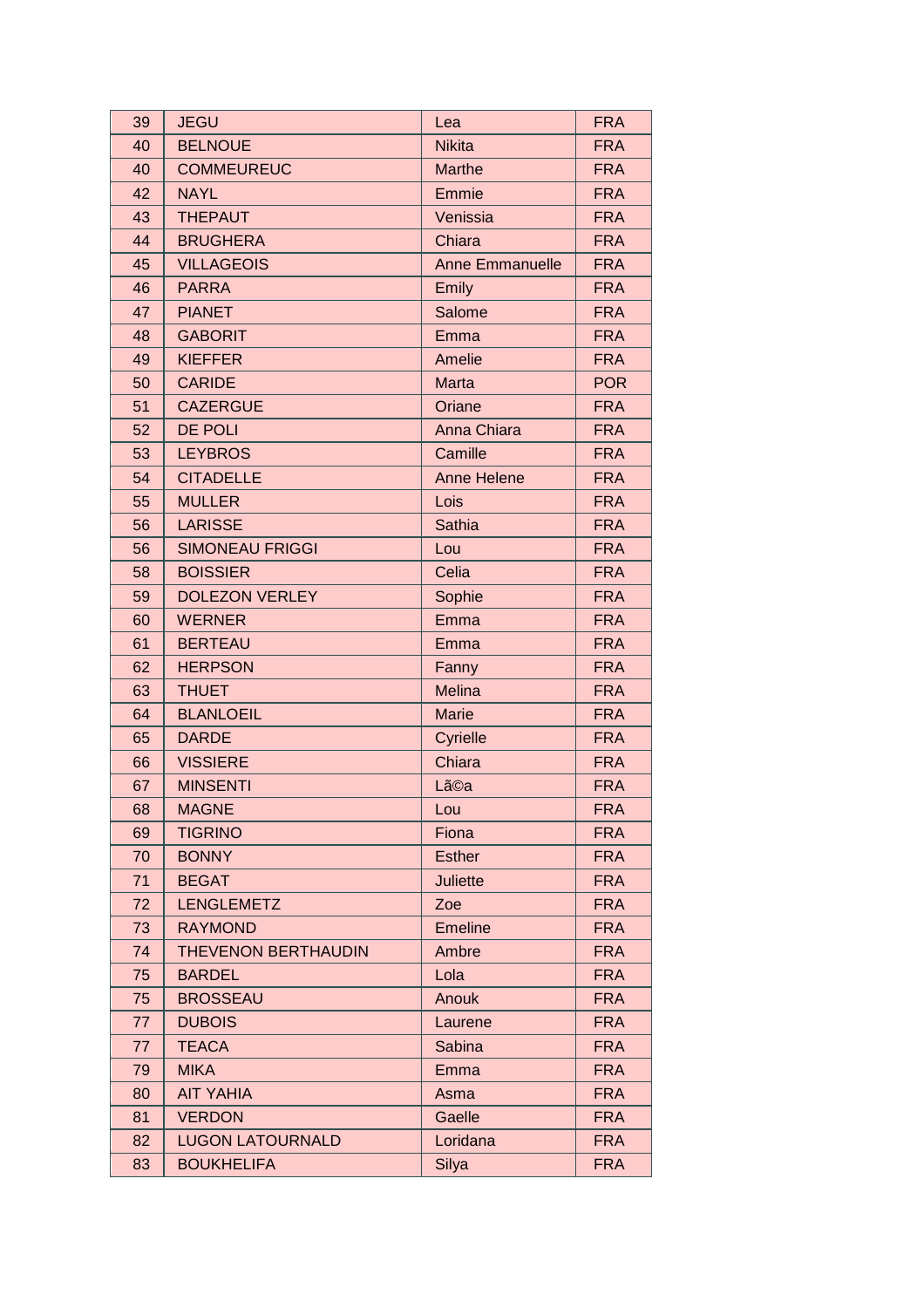| 84  | <b>MARCOTTI</b>            | Serena Luz          | <b>FRA</b> |
|-----|----------------------------|---------------------|------------|
| 85  | <b>DELPUECH</b>            | Magali              | <b>FRA</b> |
| 86  | <b>OLIVIE</b>              | Ines                | <b>FRA</b> |
| 87  | <b>DENOS</b>               | Noemie              | <b>FRA</b> |
| 88  | <b>VERMEERBERGEN FERRY</b> | Lucile              | <b>FRA</b> |
| 89  | <b>HENERY</b>              | Anaã <sup>-</sup> s | <b>FRA</b> |
| 90  | <b>GARGNE</b>              | Elsa                | <b>FRA</b> |
| 91  | <b>CHOURREU</b>            | Clara               | <b>FRA</b> |
| 91  | <b>SANCHEZ</b>             | <b>Chloe Marine</b> | <b>FRA</b> |
| 93  | <b>DUPONT</b>              | Apolline            | <b>FRA</b> |
| 94  | <b>SITE</b>                | Mathilde            | <b>FRA</b> |
| 95  | <b>GUERIN</b>              | Magali              | <b>FRA</b> |
| 96  | <b>BULLIER</b>             | Fanny               | <b>FRA</b> |
| 97  | <b>JOSSO</b>               | <b>Shirley</b>      | <b>FRA</b> |
| 98  | <b>LANDRIEUX</b>           | Pauline             | <b>FRA</b> |
| 99  | <b>CALMUS</b>              | Guillemette         | <b>FRA</b> |
| 100 | <b>SAVOYE</b>              | Kylie               | <b>FRA</b> |
| 101 | <b>DESCHAMPS</b>           | Erine               | <b>FRA</b> |
| 102 | <b>BOUSSERON</b>           | <b>Elise</b>        | <b>FRA</b> |
| 103 | <b>GIRIN</b>               | Lea                 | <b>FRA</b> |
| 104 | <b>FREY</b>                | <b>Alix</b>         | <b>FRA</b> |
| 105 | <b>BLONDEAU</b>            | Alexandra           | <b>FRA</b> |
| 106 | <b>VERGNAL</b>             | Alixe               | <b>FRA</b> |
| 107 | <b>GAUDIN</b>              | Idrissia            | <b>FRA</b> |
| 108 | <b>MRY</b>                 | Valentine           | <b>FRA</b> |
| 109 | <b>ADAINE JEAN PIERRE</b>  | Flavie              | <b>FRA</b> |
| 110 | <b>TAJAN</b>               | Morgane             | <b>FRA</b> |
| 111 | <b>SOLTANI</b>             | Imane               | <b>FRA</b> |
| 112 | <b>GONTARD</b>             | Cassandre           | <b>FRA</b> |
| 113 | <b>BOYER</b>               | Charlotte           | <b>FRA</b> |
| 114 | <b>PRADEILLES</b>          | <b>Marie</b>        | <b>FRA</b> |
| 115 | <b>SEVENE</b>              | Charlotte           | <b>FRA</b> |
| 116 | <b>HOGENMULLER</b>         | Edmee               | <b>FRA</b> |
| 117 | <b>DOBAI</b>               | Dorottya            | <b>FRA</b> |
| 118 | <b>GIRARD</b>              | <b>Barbara</b>      | <b>FRA</b> |
| 119 | <b>LOUZOUN</b>             | Zoe                 | <b>FRA</b> |
| 120 | <b>FAUCHON</b>             | Sidonie             | <b>FRA</b> |
| 121 | <b>TALBOT</b>              | <b>Noely</b>        | <b>FRA</b> |
| 122 | <b>PIC</b>                 | Anouchka            | <b>FRA</b> |
| 123 | <b>FLIPO</b>               | Chloã <sup>©</sup>  | <b>FRA</b> |
| 124 | <b>MEHAOUA</b>             | Meriam              | <b>FRA</b> |
| 125 | <b>CHAPLY</b>              | Pauline             | <b>FRA</b> |
| 126 | <b>TISSIER</b>             | Oriane              | <b>FRA</b> |
| 127 | <b>RENE CORAIL</b>         | Jade                | <b>FRA</b> |
| 128 | <b>HAMMAMI</b>             | Lilya               | <b>FRA</b> |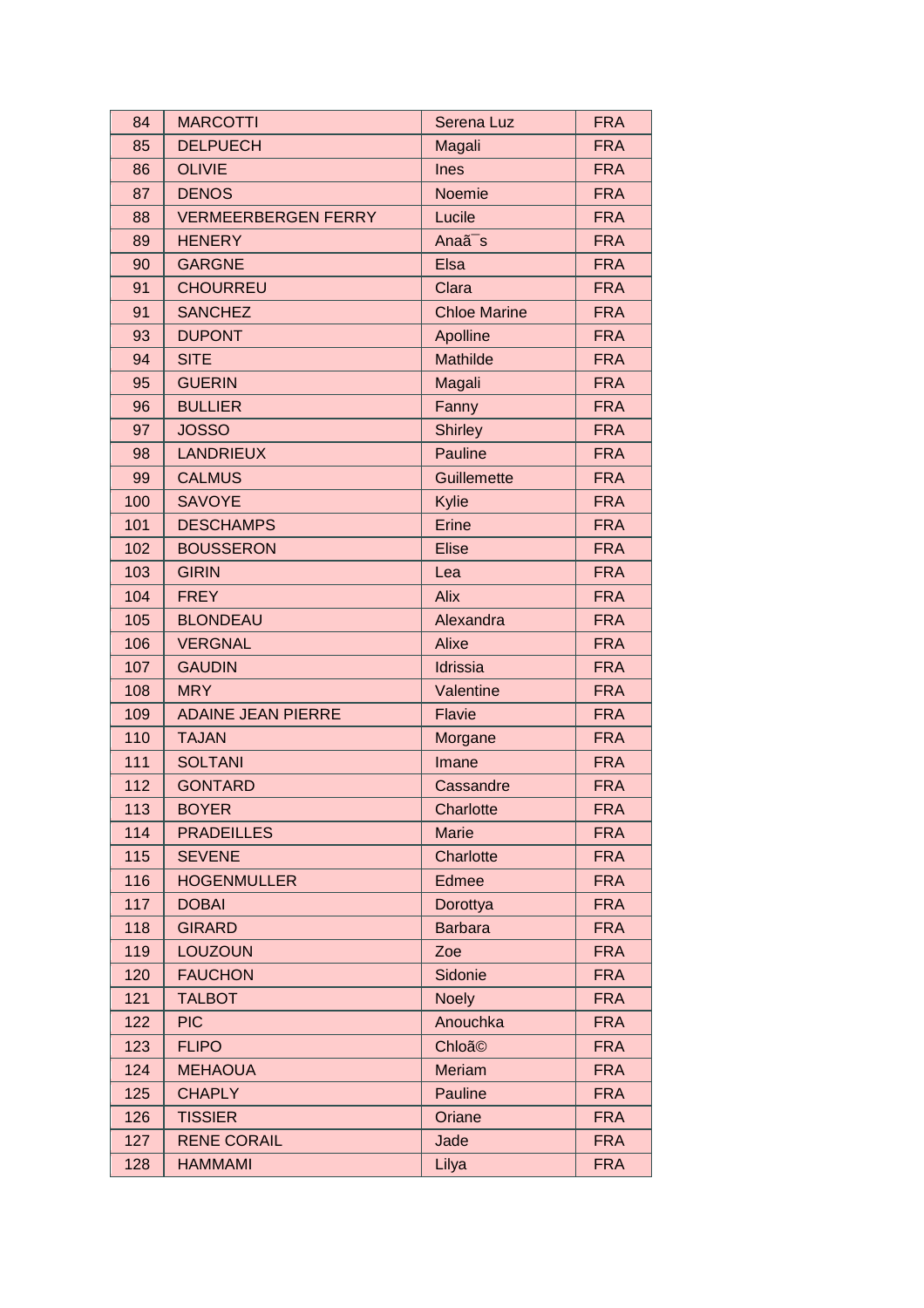| 129 | <b>VARBEDIAN</b>      | <b>Thais</b>        | <b>FRA</b> |
|-----|-----------------------|---------------------|------------|
| 130 | <b>FRANCOIS</b>       | Carmen              | <b>FRA</b> |
| 131 | <b>HENTZIEN</b>       | Charlotte           | <b>FRA</b> |
| 132 | <b>CHARTIER</b>       | Eleonore            | <b>FRA</b> |
| 133 | <b>DUNA</b>           | Melody              | <b>FRA</b> |
| 134 | <b>COSTANTINI</b>     | Philippine          | <b>FRA</b> |
| 135 | <b>VALENTIN</b>       | Louise              | <b>FRA</b> |
| 136 | DE CARVALHO           | Andrã <sup>Ca</sup> | <b>FRA</b> |
| 137 | <b>FOILLARD</b>       | Zoe                 | <b>FRA</b> |
| 138 | <b>BALDI</b>          | Paula               | <b>FRA</b> |
| 139 | <b>BOETE</b>          | <b>Marie</b>        | <b>FRA</b> |
| 140 | <b>EDIRI</b>          | Maud                | <b>FRA</b> |
| 141 | <b>GORAND</b>         | Emma                | <b>FRA</b> |
| 142 | <b>MORGE</b>          | Lena                | <b>FRA</b> |
| 143 | <b>LIGNIERES</b>      | <b>Judith</b>       | <b>FRA</b> |
| 144 | <b>ZUSSINO</b>        | Victoria            | <b>FRA</b> |
| 145 | <b>VERDAIME</b>       | <b>Nawelle</b>      | <b>FRA</b> |
| 146 | <b>LAZENNEC</b>       | <b>Justine</b>      | <b>FRA</b> |
| 147 | <b>DURAND</b>         | <b>Elise</b>        | <b>FRA</b> |
| 148 | <b>DENICHERE</b>      | <b>Elisa</b>        | <b>FRA</b> |
| 149 | <b>WAQUET</b>         | Pauline             | <b>FRA</b> |
| 150 | <b>MENAULT</b>        | Sophie              | <b>FRA</b> |
| 151 | <b>BEDRUNE</b>        | <b>Marie</b>        | <b>FRA</b> |
| 152 | <b>DARRACQ</b>        | Adelie              | <b>FRA</b> |
| 153 | <b>DESOUBRY</b>       | Audrey              | <b>FRA</b> |
| 154 | <b>PILLEVESSE</b>     | Swanny              | <b>FRA</b> |
| 155 | <b>HOAREAU</b>        | Faustine            | <b>FRA</b> |
| 156 | <b>GUENARD</b>        | Fleur               | <b>FRA</b> |
| 157 | <b>MUGNIER</b>        | Mathilde            | <b>FRA</b> |
| 158 | <b>LAIR</b>           | Clementine          | <b>FRA</b> |
| 159 | <b>HENOCQ</b>         | Camille             | <b>FRA</b> |
| 160 | <b>MOREAU</b>         | <b>Iris</b>         | <b>FRA</b> |
| 161 | <b>LOMBARD</b>        | Manon               | <b>FRA</b> |
| 161 | <b>QUERE</b>          | <b>Aziliz</b>       | <b>FRA</b> |
| 163 | <b>DESBLANCS</b>      | Agathe              | <b>FRA</b> |
| 164 | <b>CHEVREUL</b>       | Camille             | <b>FRA</b> |
| 164 | <b>OLIVIER MARTIN</b> | <b>Marion</b>       | <b>FRA</b> |
| 166 | <b>BAILA</b>          | <b>Clarice</b>      | <b>FRA</b> |
| 166 | <b>FRADET</b>         | Candice             | <b>FRA</b> |
| 166 | <b>LANIO</b>          | Margot              | <b>FRA</b> |
| 169 | <b>NOURELLAINE</b>    | Dounia              | <b>FRA</b> |
| 170 | <b>TERNANT</b>        | Lea                 | <b>FRA</b> |
| 171 | <b>LAVENU</b>         | <b>Clã©mence</b>    | <b>FRA</b> |
| 171 | <b>POTTIEZ</b>        | Solveig             | <b>FRA</b> |
| 173 | <b>BARTHELEMY</b>     | Claire              | <b>FRA</b> |